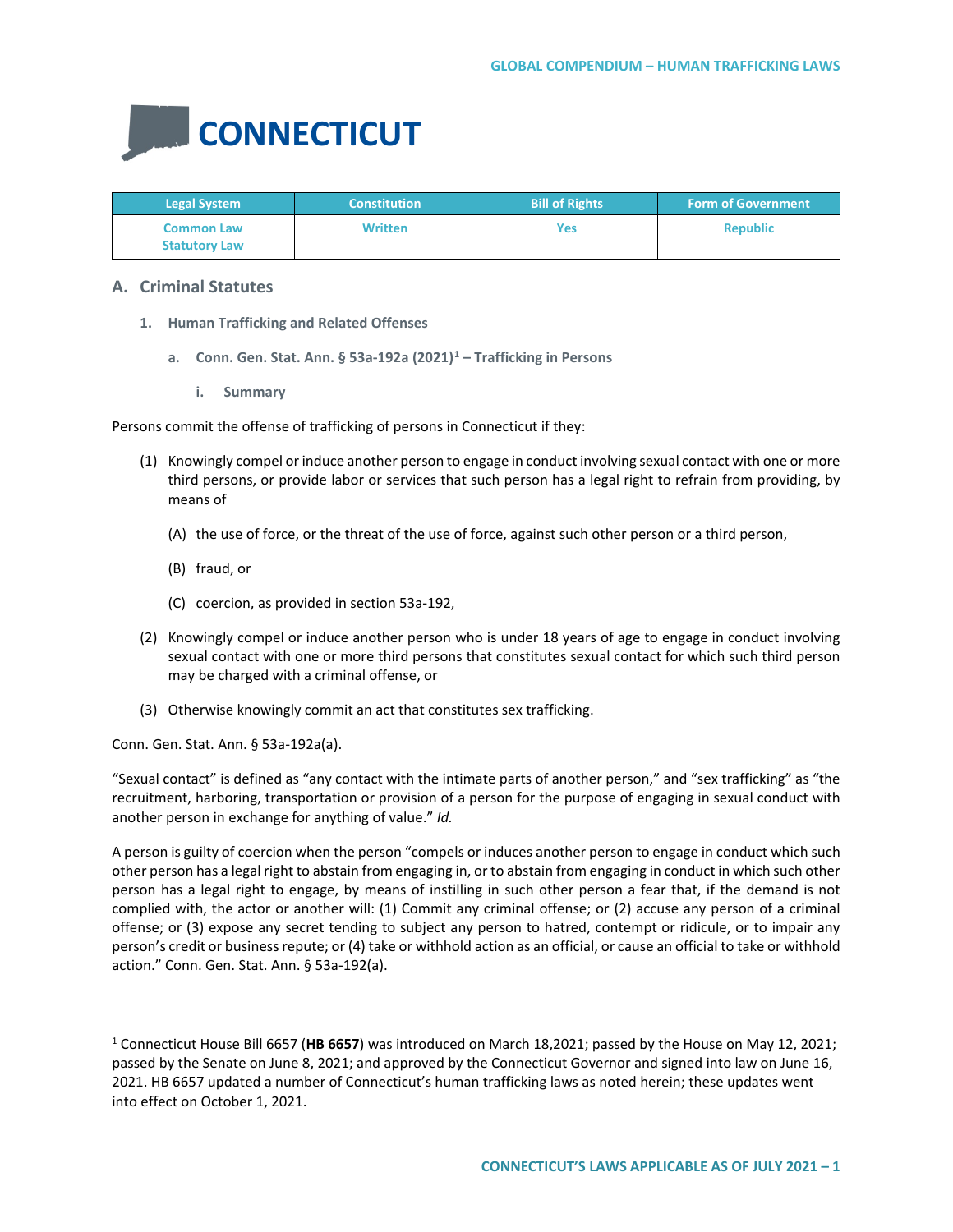It shall be an affirmative defense in any prosecution or delinquency proceeding under § 53a-192a that the defendant was under the age of 18 and participated in the offense as a result of having been a victim of conduct of another person that constitutes trafficking in persons in violation of § 53a-192a(a). Conn. Gen. Stat. Ann. § 53a-192a(b).

**ii. Sentencing**

Human trafficking is a Class A felony, *id.*, punishable by a prison term of 10 to 25 years and a fine of not more than USD 20,000. Conn. Gen. Stat. Ann. §§ 53a-35a, 53a-41. A court shall also order restitution upon request, under terms the court determines are appropriate. Conn. Gen. Stat. Ann. § 53a-28(c).

**iii. Statute of Limitations**

Connecticut places no time limitation on the prosecution of the crime of human trafficking. Conn. Gen. Stat. Ann.  $§ 54-193(a)(1)(A).$ 

**b. Conn. Gen. Stat. Ann. § 54-36p (2017) – Forfeiture of Moneys and Property Related to Exploitation, Prostitution and Human Trafficking**

Connecticut law authorizes the forfeiture of all money or property used or intended for use in human trafficking, along with the proceeds or any fruits of the proceeds of human trafficking. Conn. Gen. Stat. Ann. § 54-36p.

**c. Conn. Gen. Stat. Ann. § 53-393,** *et seq.* **(2018) – Corrupt Organizations and Racketeering Activity Act (CORA)**

Connecticut's racketeering statute includes trafficking in persons in its predicate acts. Conn. Gen. Stat. Ann. § 53- 394. A person or enterprise that engages in a trafficking pattern (*i.e.,* at least two instances) is subject to prosecution under CORA, imprisonment up to 20 years, and fines up to USD 25,000 in addition to the fines and penalties associated with the underlying crime. Conn. Gen. Stat. Ann. § 53-396.

**d. Conn. Gen. Stat. Ann. § 53a-82 (2016) – Prostitution [Affirmative Defenses]**

Connecticut law provides persons prosecuted for prostitution with an affirmative defense that they were a victim of human trafficking. Conn. Gen. Stat. Ann. § 53a-82(b). It also explicitly allows duress as a defense. *Id.*

**e. Conn. Gen. Stat. Ann. § 54-95c (2021) – Application to Vacate Prostitution Conviction on Basis of Being a Victim of Trafficking in Persons**

Any person who is convicted of prostitution under Conn. Gen. Stat. Ann. § 53a-82 may apply to the Superior Court to vacate the conviction if the person was a victim of human trafficking. Conn. Gen. Stat. Ann. § 54-95c. Such persons should send notice by registered or certified mail to the victims of the crime for which such person was convicted. *Id.* The victim and the prosecutor have the opportunity to be heard. *Id.*

If the defendant proves that the conviction was a result of human trafficking, the court shall vacate the judgment and dismiss all charges related to the offense. *Id.* The defendant, however, is not entitled to compensation for wrongful conviction or incarceration under Conn. Gen. Stat. Ann. § 54-102uu. *Id.*

**f. Conn. Gen. Stat. Ann. § 46b-146 (Formerly Sec. 51-327) (2021) – Erasure of Police and Court Records**

If a minor has a criminal record as a result of being a human trafficking victim, the Court must order all related police and court records erased. Upon the erasure order, all references must be removed from all agency, official, and institutional files. Information relating to the erased record may not be disclosed, unless the Court believes it is in the child's best interest to do so. Conn. Gen. Stat. Ann. § 46b-146.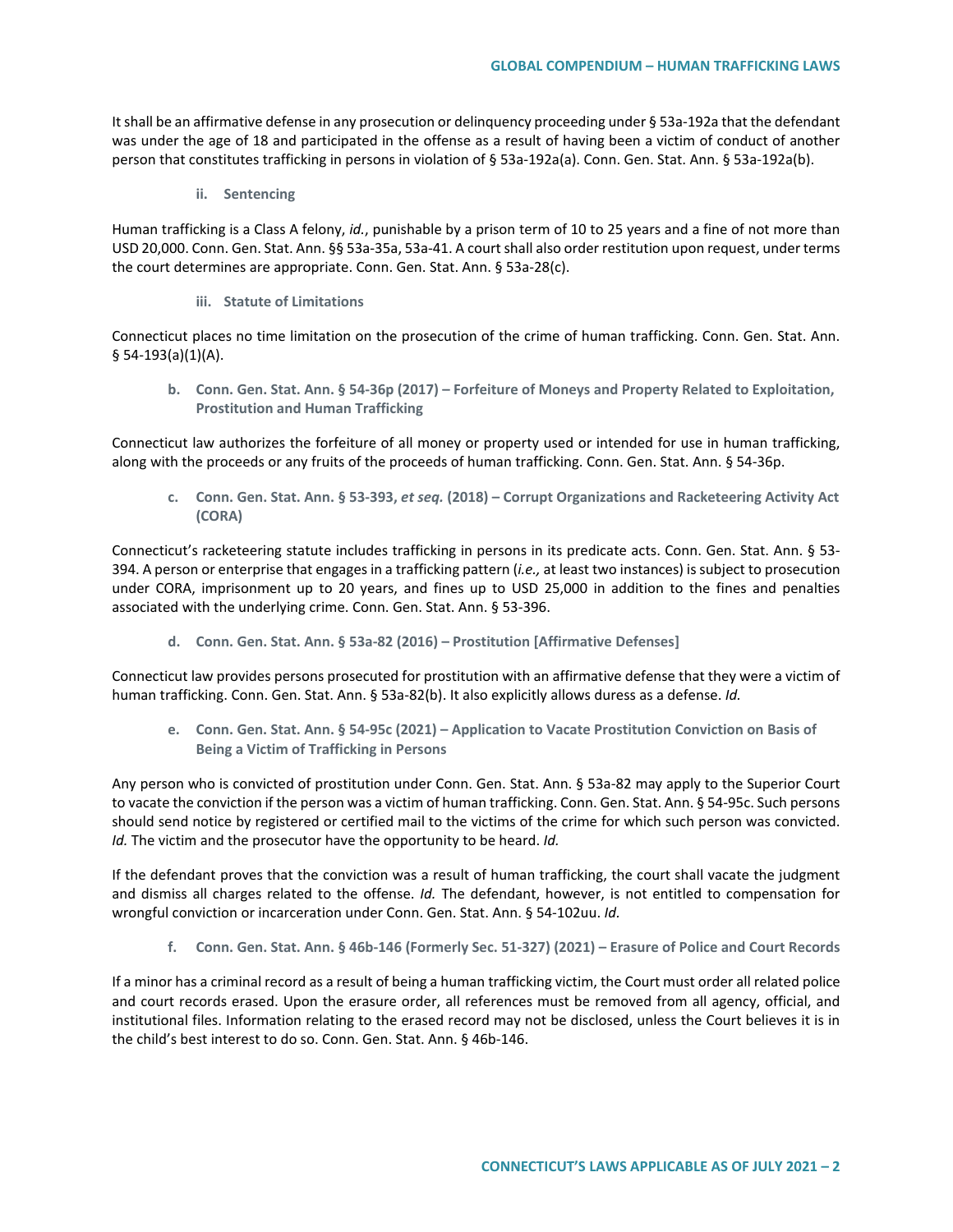#### **g. Conn. Gen. Stat. Ann. § 53a-40e (2021) – Standing Criminal Protective Orders**

Courts may impose a standing criminal protective order against anyone who commits trafficking in persons where the victim is under age 18. Conn. Gen. Stat. Ann. § 53a-40e.

- **h. Conn. Gen. Stat. Ann. § 53a-192 (1992) – Coercion**
	- **i. Summary**

A person is guilty of coercion when the person "compels or induces another person to engage in conduct which such other person has a legal right to abstain from engaging in, or to abstain from engaging in conduct in which such other person has a legal right to engage, by means of instilling in such other person a fear that, if the demand is not complied with, the actor or another will: (1) Commit any criminal offense; or (2) accuse any person of a criminal offense; or (3) expose any secret tending to subject any person to hatred, contempt or ridicule, or to impair any person's credit or business repute; or (4) take or withhold action as an official, or cause an official to take or withhold action." Conn. Gen. Stat. Ann. § 53a-192(a).

It is an affirmative defense to a prosecution for coercion, other than a prosecution under Conn. Gen. Stat. Ann. § 53a-192(a)(1), that the actor "believed the accusation or secret to be true or the proposed official action justified and that his purpose was limited to compelling the other person to behave in a way reasonably related to the circumstances which were the subject of the accusation, exposure or proposed official action, as by desisting from further misbehavior or making good a wrong done." Conn. Gen. Stat. Ann. § 53a-192(b).

**ii. Sentencing**

Coercion is generally a Class A misdemeanor. Conn. Gen. Stat. Ann. § 53a-192(c). If the threat is to commit a felony, coercion is a Class D felony. *Id.*

A Class A misdemeanor is punishable by a term of imprisonment of not more than one year and a fine of not more than USD 2,000. Conn. Gen. Stat. Ann. §§ 53a-36, 53a-42. A Class D felony is punishable by a term of imprisonment of not more than five years and a fine of not more than USD 5,000. Conn. Gen. Stat. Ann. §§ 53a-35a(8), 53a-41.

**iii. Statute of Limitations**

The statute of limitations for a misdemeanor coercion prosecution is one year. Conn. Gen. Stat. Ann. § 54-193(d). If the coercion prosecution is for a Class D felony, the statute of limitations is five years. Conn. Gen. Stat. Ann. § 54- 193(c). There is no limitation of time within which a person may be prosecuted for any offense involving sexual abuse, sexual exploitation, or sexual assault if the victim of the offense was a minor at the time of the offense. Conn. Gen. Stat. Ann. §§ 53a-36(a).

**2. Online Child Sexual Exploitation and Child Pornography Offenses**

Conn. Gen. Stat. Ann. § 53a-83b – Commercial Sexual Abuse of a Minor (2021)

Conn. Gen. Stat. Ann. § 53a-196c – Importing Child Pornography (2007)

Conn. Gen. Stat. Ann. § 53a-196d – Possessing Child Pornography in the First Degree (2014)

Conn. Gen. Stat. Ann. § 53a-196e – Possessing Child Pornography in the Second Degree (2014)

Conn. Gen. Stat. Ann. § 53a-196f – Possessing Child Pornography in the Third Degree (2014)

Conn. Gen. Stat. Ann. § 53a-196g – Possessing Child Pornography: Affirmative Defenses (2014)

Conn. Gen. Stat. Ann. § 53a-196h – Possessing or Transmitting Child Pornography by Minor (2017)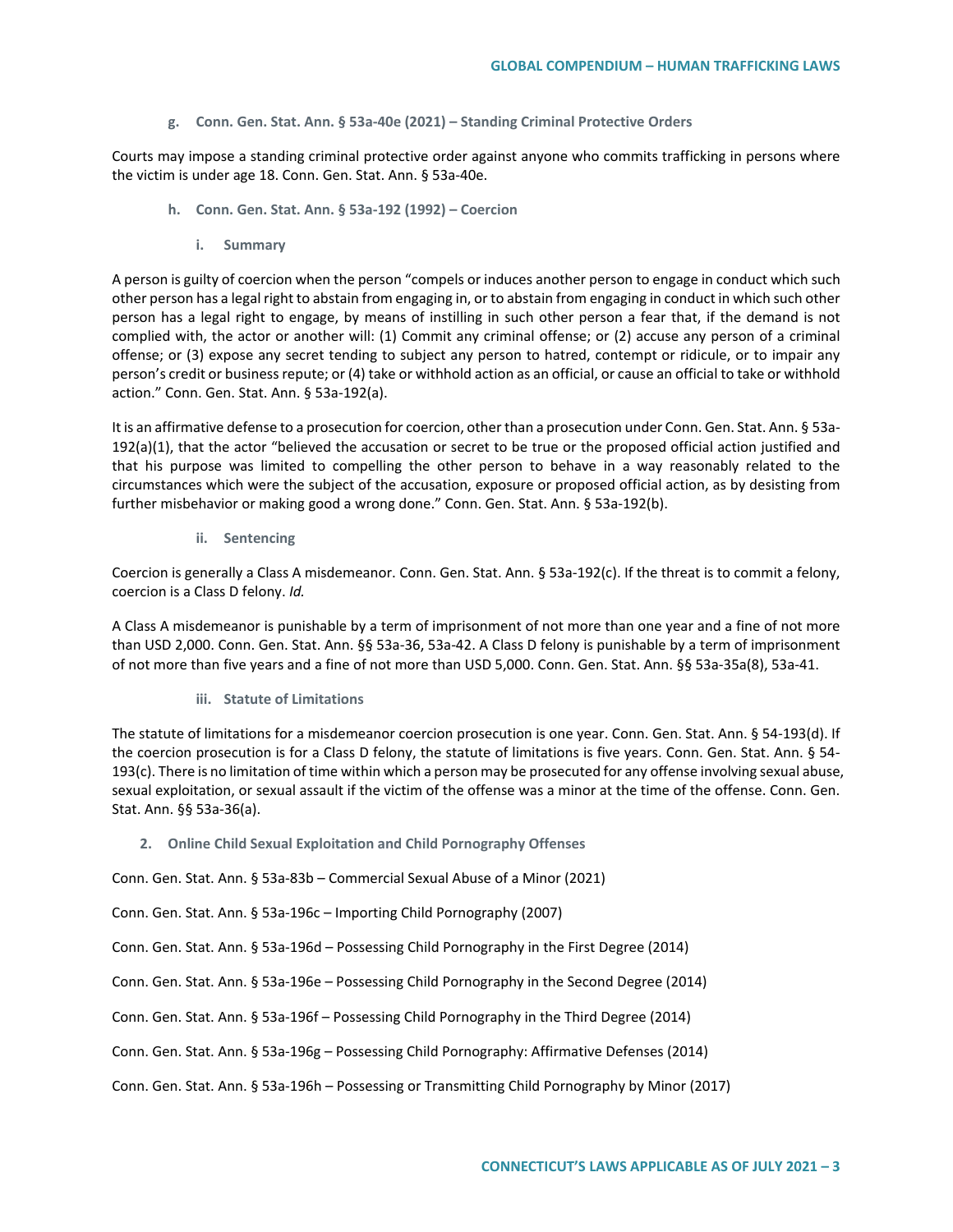Conn. Gen. Stat. Ann. § 53a-196i – Commercial Sexual Exploitation of a Minor (2012)

**3. Conn. Gen. Stat. Ann. §§ 54-250 to 54-254 (2019) – Registration of Sexual Offenders**

A person who is found guilty or found not guilty by reason of mental disease or defect of first-degree promoting prostitution with someone under the age of 18, importing or possessing child pornography, sexually violent offenses, and nonviolent sexual offenses must register as a sex offender. Conn. Gen. Stat. Ann. §§ 54-250 to 54-254.

### **B. Civil Liability Statutes**

**1. Conn. Gen. Stat. Ann. § 52-571i (2006) – Claim for Damages Resulting from Trafficking in Persons**

Connecticut law authorizes a civil claim by a person aggrieved by a violation of § 53a-192a (trafficking in persons) against the perpetrator of the violation. The aggrieved can recover actual damages, statutory damages of USD 1,000 per day for each day the aggrieved was coerced, and reasonable attorney's fees. Conn. Gen. Stat. Ann. § 52-571i.

**C. Additional Statutes Specific to Human Trafficking** 

**1. Conn. Gen. Stat. Ann. § 17a-106f (2014) – Trafficking of Minor Children, Child Welfare Services, Training for Law Enforcement Officials**

The Commissioner of Children and Families must provide child welfare services to a minor reasonably believed to be a victim of trafficking and provide law enforcement training regarding the trafficking of minor children. Conn. Gen. Stat. Ann. § 17a-106f.

**2. Conn. Gen. Stat. Ann. § 17a-106g (2016) – Training regarding Identification of Human Trafficking for Employees of Hotels, Motels, Inns, and Similar Lodging**

The Commissioner of Children and Families and the Commissioner of Emergency Services and Public Protection shall consult with state and national hotel and lodging associations to recommend an educational training program and refresher training program for the accurate and prompt identification and reporting of suspected human trafficking. Conn. Gen. Stat. Ann. § 17a-106g. The training program shall include a video presentation that offers guidance to employees of hotels, motels, inns, and similar lodgings on the recognition of potential victims of human trafficking and activities commonly associated with human trafficking. *Id.*

**3. Conn. Gen. Stat. Ann. § 17a-106h (2021) – Training regarding Identification and Reporting of Suspected Human Trafficking for Law Enforcement Personnel, Judges, Persons Involved with the Criminal Justice System, Emergency and Urgent Care Staff and School and Constituent Unit Employees**

The Commissioner of Children and Families, in consultation with the Commissioner of Emergency Services and Public Protection, shall develop an initial educational training program and refresher training program for the accurate and prompt identification and reporting of suspected human trafficking. Conn. Gen. Stat. Ann. § 17a-106h.

**4. Conn. Gen. Stat. Ann. § 31-71** *et seq***. (2021) – Wage Payment Laws** 

An employer must regularly pay wages to employees. Conn. Gen. Stat. Ann. § 31-71b. An employer must also comply with Connecticut's notice requirements at the time of hiring and throughout the employment relationship. Conn. Gen. Stat. Ann. § 31-71f. An employee may institute a civil lawsuit for recovery of unpaid wages against a noncompliant employer. *Id.* An employee is entitled to recover twice the amount of wages owed, in addition to attorney's fees and costs. Conn. Gen. Stat. Ann. § 31-72. Moreover, an employer that fails to pay wages owed may be subject to civil penalties and imprisonment. Conn. Gen. Stat. Ann. §§ 31-71g, 31-69a.

More information can be found at[: https://www.ctdol.state.ct.us/wgwkstnd/wage-hour/pay002.htm.](https://www.ctdol.state.ct.us/wgwkstnd/wage-hour/pay002.htm)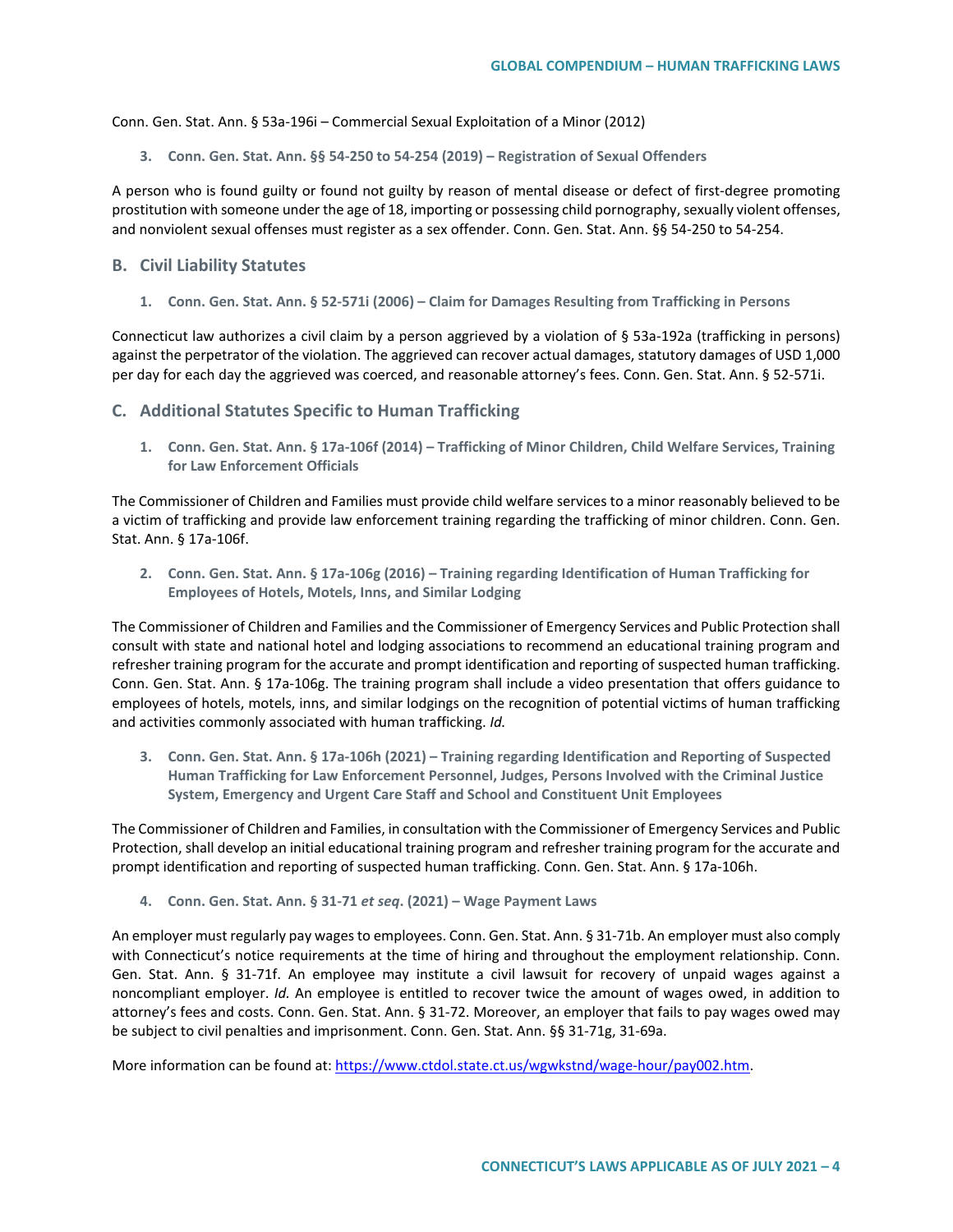**5. Conn. Gen. Stat. Ann. § 44-5 (2016) – Training regarding Recognition of Human Trafficking**

The operator of each hotel, motel, inn, or similar lodging must maintain a system of records of all guest transactions and records for at least six months and shall ensure that each employee receives training at the time of hire on the recognition of potential victims of human trafficking, and activities commonly associated with human trafficking. Conn. Gen. Stat. Ann. § 44-5. In addition, each operator shall conduct ongoing awareness campaigns for employees on the activities commonly associated with human trafficking. *Id.*

**6. Conn. Gen. Stat. § 46a-4b (2019) – Training Program on Trafficking in Persons**

As part of Connecticut's prevention strategy, the Commission on Women, Children, Seniors, Equity and Opportunity, in conjunction Connecticut's Police Officer Standards and Training Council, must develop a training program on trafficking persons for police departments.

**7. Conn. Gen. Stat. Ann. § 46a-170 (2021) – Trafficking in Persons Council** 

As part of Connecticut's prevention strategy, a Trafficking in Persons Council is responsible for developing, among other things, a plan for mental health, support, and substance abuse programs for victims of trafficking and for those arrested for prostitution under § 53a-82. Conn. Gen. Stat. Ann. § 46a-170. The plan shall provide for: (1) the diversion of victims of trafficking and prostitution offenders into community-based treatment and support services, including substance abuse recovery, housing, healthcare, job training, treatment and mental health support, and (2) the dismissal after the successful completion of the program of related criminal charges against the victim. *Id.*

**8. Conn. Gen. Stat. Ann. § 51-286h (2017) – Reports regarding Human Trafficking**

The Office of the Chief State's Attorney and each municipal chief of police shall report to the Trafficking in Persons Council on human trafficking activity and cases. Conn. Gen. Stat. Ann. § 51-286h.

**9. Conn. Gen. Stat. Ann. §§ 54-222 (2013), 54-234 (2007), 54-234a (2020) – Information and Notices**

The Connecticut Office of Victim Services is authorized to contract with nongovernmental organizations to develop a response system to help victims of human trafficking. The system includes training, resources, materials, and other educational opportunities addressing the rights of and services for victims that take into account the cultural context and needs of victims. Conn. Gen. Stat. Ann. § 54-234. Additionally, certain categories of businesses and facilities, namely those that offer materials for sale or promote performances for adult audiences, are required to post notices developed by the Chief Court Administrator that list services available to victims of human trafficking, including tollfree telephone numbers for state and federal hotlines. Conn. Gen. Stat. Ann. § 54-222. Those businesses and facilities include massage establishments, highway service plazas, airports, emergency and urgent care facilities, train and bus stations, providers of adult-only performances, nail salons, employment agencies for any of the foregoing, and certain holders of on-premises alcohol consumption permits. Conn. Gen. Stat. Ann. § 54-234a.

## **D. Significant Cases**

No significant cases regarding Connecticut's human trafficking statutes were found.

#### **E. Academic Research/Papers**

Taylor Matook, Note, *Escaping the Commercial Binds of Sex Trafficking Law: The Necessary Elimination of the "Commercial Vice" Requirement*, 37 QUINNIPIAC L. REV. 569 (2019).

Katherine M. Forbes, Note, *Highways and Byways: Following Connecticut's Path in Creating Holistic Domestic Sex Trafficking Laws in Indiana*, 51 IND. L. REV. 499 (2018).